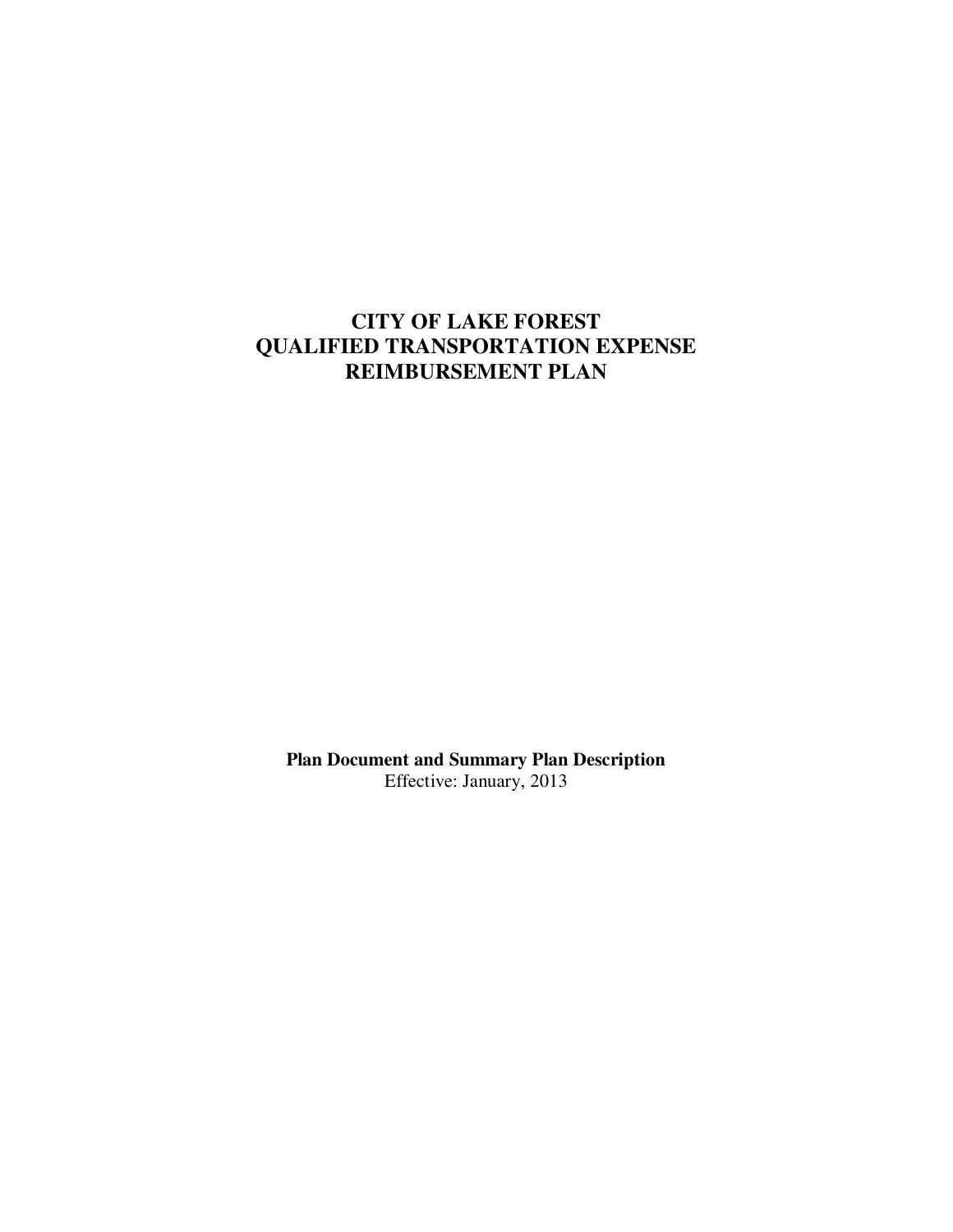# **TABLE OF CONTENTS**

# Page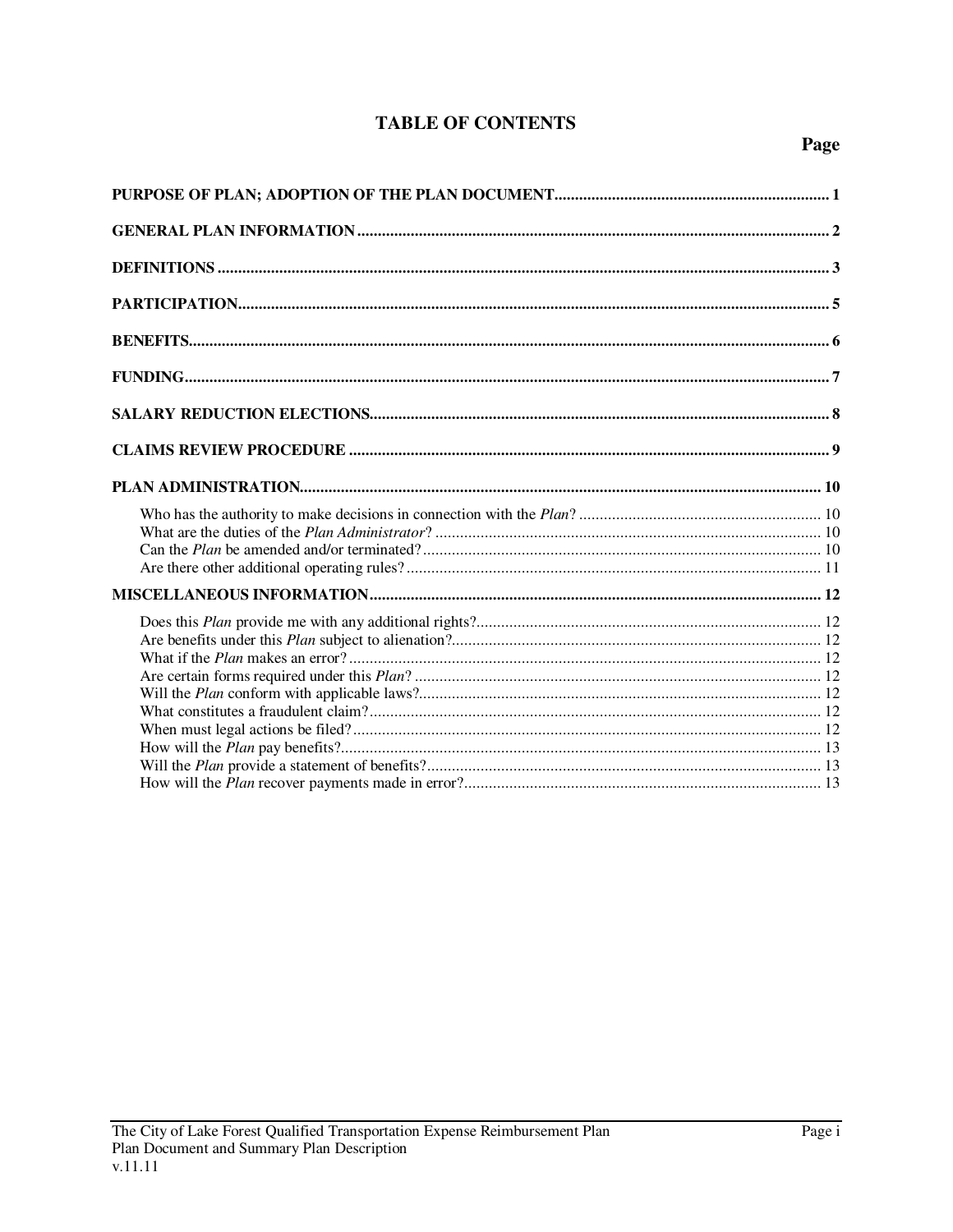# **PURPOSE OF PLAN; ADOPTION OF THE PLAN**

### **What is the purpose of the** *Plan***?**

The City of Lake Forest (the "*Plan Sponsor*") has adopted this *qualified* t*ransportation expense reimbursement* p*lan*  (the "*Plan*") as set forth herein and as amended from time to time for the exclusive benefit of *eligible employees*. The purpose of this *Plan* is to allow *eligible employees* to pay certain commuting expenses using pre-tax dollars.

The intention of the *Plan Sponsor* is that the *Plan* qualify as a qualified transportation fringe benefit program as described in Code § 132(f) and shall be construed in a manner consistent with that Section. The tax implications of this *Plan*, however, are subject to rulings, regulations and the application of the tax laws of the state and federal government. Although it may anticipate certain tax consequences as being likely, the *Plan Sponsor* does not represent or warrant to any *participant* that any particular tax consequence will result from participation in this *Plan*. By participating in this *Plan*, each *participant* understands and agrees that, in the event the Internal Revenue Service or any state or political subdivision thereof should ever assess or impose any taxes, charges and/or penalties upon any benefits received under the *Plan*, the recipient of the benefit will be responsible for those amounts, without contribution from the *Plan Sponsor*.

#### **What is the effective date of the** *Plan***?**

This *Plan Document* is effective as of January, 2013 and each amendment is effective as of the date set forth therein (the "*effective date*").

#### **Adoption of the** *Plan Document*

The *Plan Sponsor*, as the settlor of the *Plan*, hereby adopts this *Plan Document* as the written description of the *Plan*. This *Plan Document* represents both the *Plan Document* and the *Summary Plan Description*. This *Plan Document* amends and replaces any prior statement of the *qualified transportation expense* reimbursement contained in the *Plan* or any predecessor to the *Plan*.

IN WITNESS WHEREOF, the *Plan Sponsor* has caused this *Plan Document* to be executed.

|                | The City of Lake Forest                                                                                                                                                                                                     |
|----------------|-----------------------------------------------------------------------------------------------------------------------------------------------------------------------------------------------------------------------------|
|                | Digitally signed by DeSha D. Kalmar<br>DN: cn=DeSha D. Kalmar, o=The City of Lake Forest,<br>DeSha D. Kalmar<br>ou=Human Resources.<br>email=kalmard@cityoflakeforest.com, c=US<br>By:<br>Date: 2013.08.05 16:54:46 -05'00' |
|                | DeSha D. Kalmar<br>Name:                                                                                                                                                                                                    |
| August 5, 2013 | Director of Human Resources<br>Title:                                                                                                                                                                                       |

Date:  $\frac{1}{2}$  August 5, 2013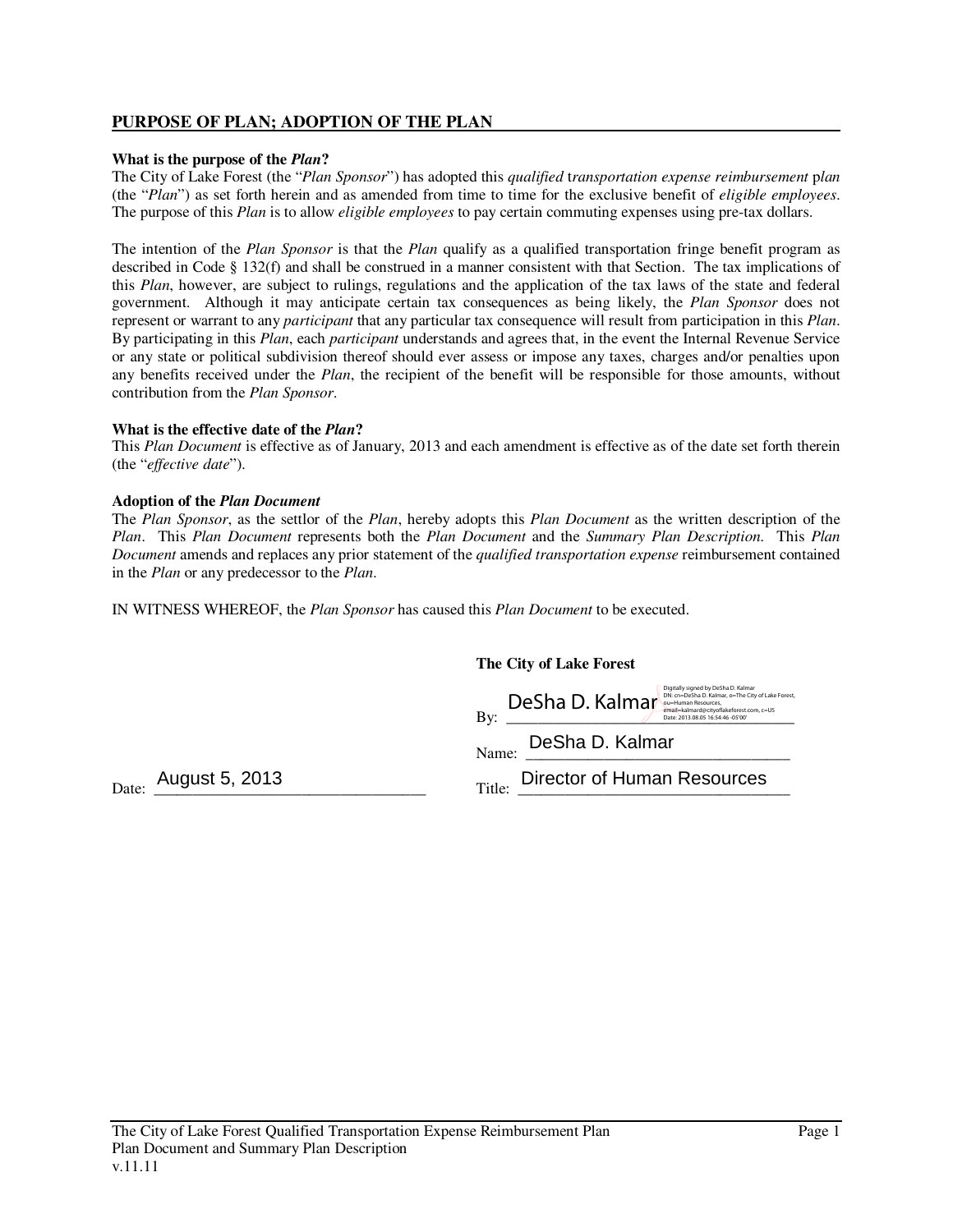# **GENERAL PLAN INFORMATION**

| <b>Name of Plan:</b>                            | The City of Lake Forest Qualified Transportation Expense<br><b>Reimbursement Plan</b>                               |
|-------------------------------------------------|---------------------------------------------------------------------------------------------------------------------|
| <b>Plan Sponsor:</b>                            | The City of Lake Forest<br>800 N. Field Drive<br>Lake Forest, IL 60045<br>847-810-3530                              |
| <b>Plan Administrator:</b><br>(Named Fiduciary) | The City of Lake Forest<br>800 N. Field Drive<br>Lake Forest, IL 60045<br>847-810-3530                              |
| Plan Sponsor ID No. (EIN):                      | 36-6005960                                                                                                          |
| <b>Plan Year:</b>                               | <b>January 1 through December 31</b>                                                                                |
| <b>Plan Type:</b>                               | <b>Qualified Transportation Expense Reimbursement Plan under</b><br>Code § 132(f)                                   |
| <b>Participating Employer(s):</b>               | The City of Lake Forest                                                                                             |
| <b>Agent for Service of Process:</b>            | The City of Lake Forest<br><b>Plan Administrator</b><br>800 N. Field Drive<br>Lake Forest, IL 60045<br>847-810-3530 |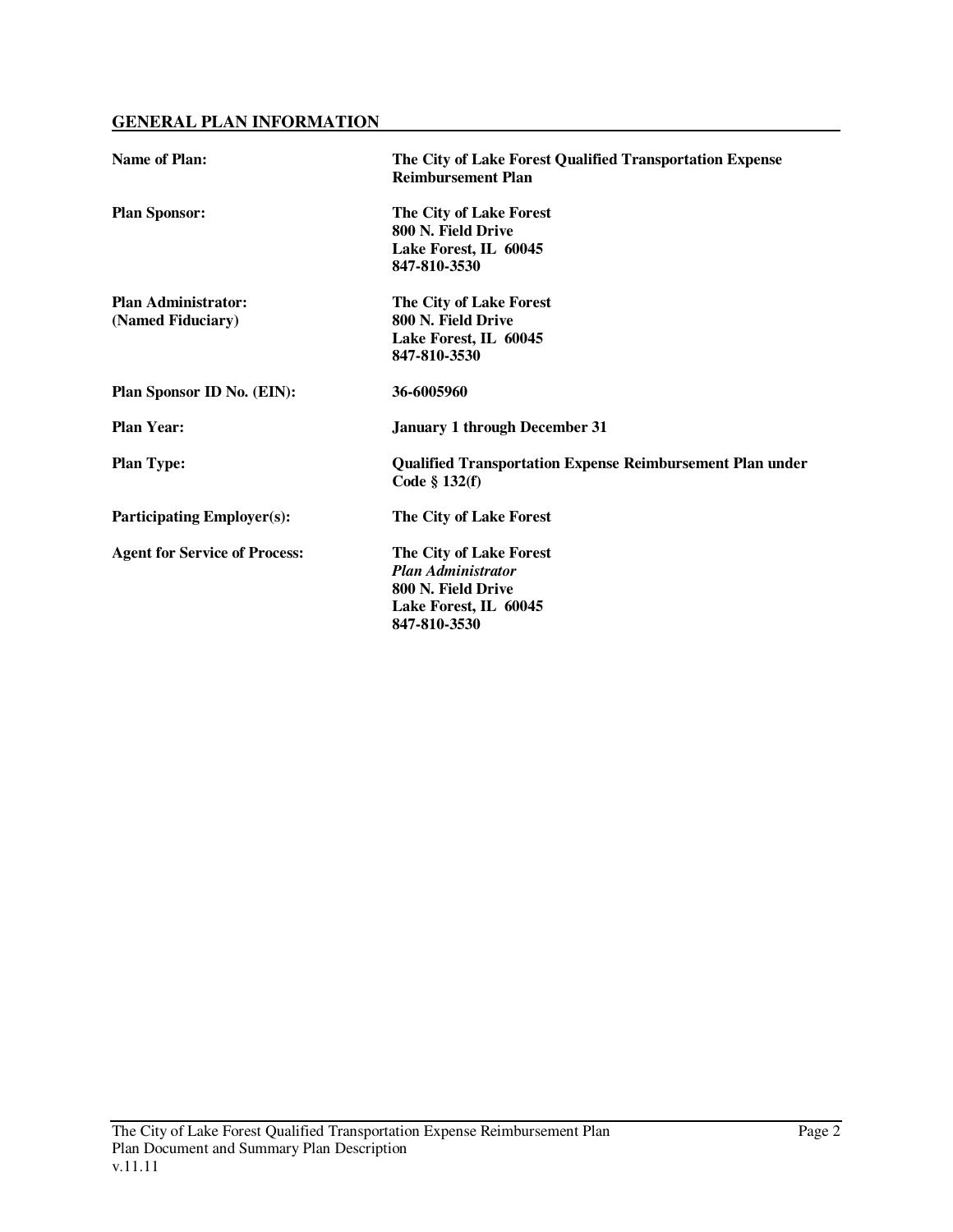# **DEFINITIONS**

The following words and phrases have the following meaning when used in the *Plan Document:*

*"Annual enrollment period"* shall mean the month of November in each *plan year*.

*"Code"* shall mean the Internal Revenue Code of 1986, as amended.

*"Employee"* shall mean a person who is an employee of the *participating employer*, regularly scheduled to work for the *participating employer* in an employer-employee relationship, whether working full-time or part-time; however, the term *employee* specifically excludes sole proprietors, partners in a partnership, and independent contractors.

*"Eligible employee"* shall mean any current *employee* of the *participating employer* who works at least 30 hours per week.

*"Mass transit expense reimbursement account"* shall mean the accounting maintained by the *Plan Sponsor* of the amounts deducted from the *participant's* pay for the payment of *mass transit expenses*, and the amounts reimbursed to the *participant* for such expenses.

*"Mass transit expenses"* shall mean those expenses incurred by a *participant* while commuting to work and include the following:

- The cost of a mass transit pass for a mass transit facility to get to work (e.g. cost of pass, token, fare card, voucher or similar item entitling a person to transportation). Mass transit facility includes a bus, subway, commuter railroad, trolley or ferry; or
- The cost of riding in a vanpool or similar arrangement.

*"Participant"* shall mean an *eligible employee* who has completed the appropriate *salary reduction election* and who is participating in the *Plan*.

*"Participating employer"* shall mean The City of Lake Forest.

*"Plan Administrator"* shall mean The City of Lake Forest.

*"Plan Document"* shall mean this *Plan Document and Summary Plan Description*.

*"Plan Sponsor"* shall mean The City of Lake Forest.

*"Plan year"* shall mean January 1 through December 31.

*"Qualified parking expense reimbursement account"* shall mean the accounting maintained by the *Plan Sponsor* of the amounts deducted from the *participant's* pay for the purpose of paying *qualified parking expenses*, and the amounts reimbursed to the *participant* from that account.

*"Qualified parking expense(s)"* shall mean the costs, incurred by an *employee*, for parking either on or near the *participating employer's* business premises, at or near a work location at which the *employee* provides services for the *participating employer*, or at a location from which the *employee* commutes to work (including commuting by carpool, mass transit facilities, or transportation provided by any person in the business of transporting persons for compensation or hire).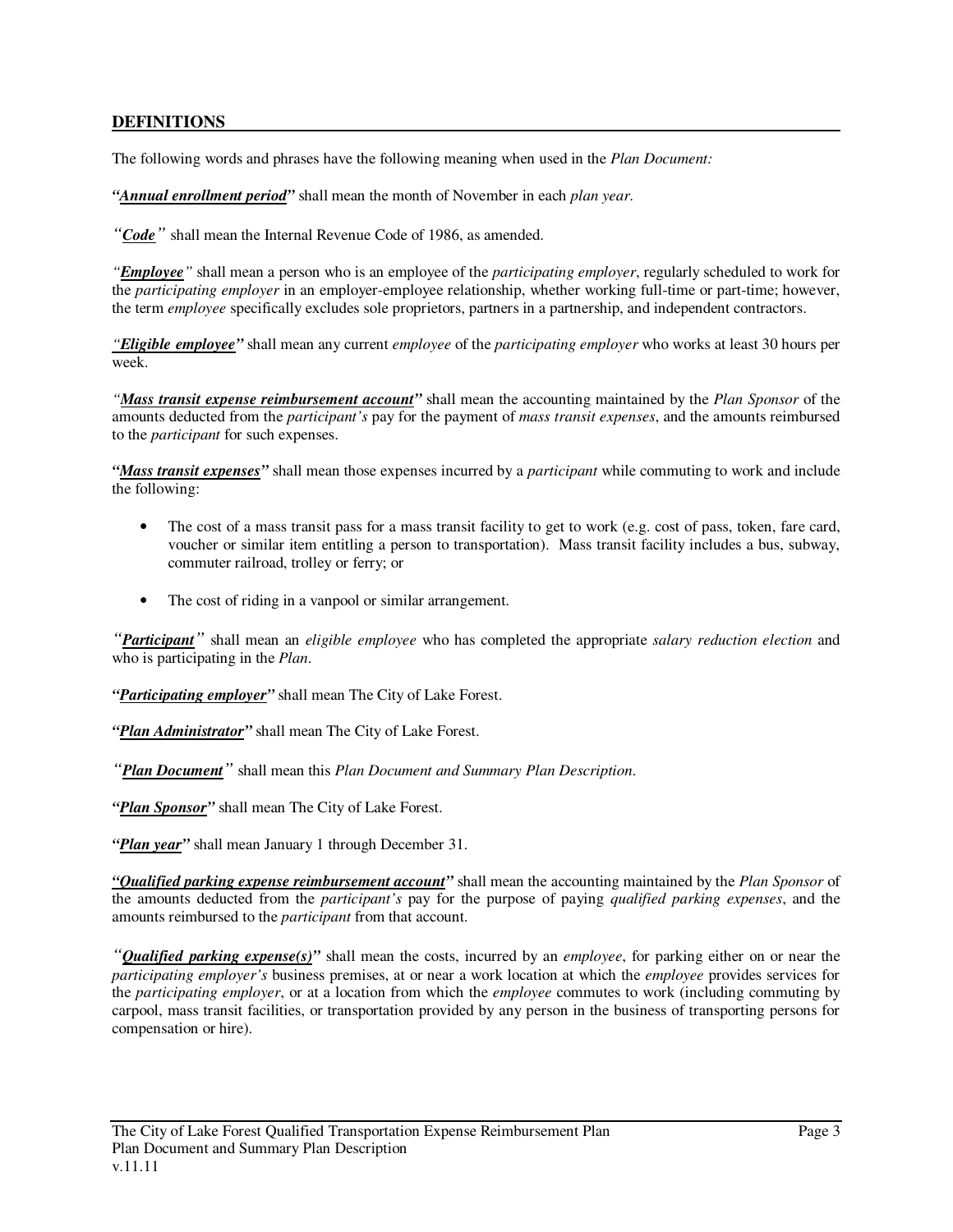## **DEFINITIONS (Continued)**

The term *qualified parking expense* does not include the value of parking provided to *employee* that is excludable from gross income under Code Section 132(a)(3) as a working condition fringe, reimbursement paid to an *employee*  for parking costs that is excludable from gross income as an amount treated as paid under an accountable plan, or parking on or near property used by *employee* for residential purposes.

*"Salary reduction agreement"* shall mean a written agreement by a *participant* to reduce his or her salary or wage to fund either a *mass transit expense reimbursement account* or a *qualified parking expense reimbursement account*, or both.

*"Transit voucher"* shall mean a voucher that is readily exchangeable for any pass, token, fare card, or similar item entitling a person to mass transportation, provided by any person in the business of transporting persons for compensation or hire in a highway vehicle with a seating capacity of at least six adults (excluding the driver).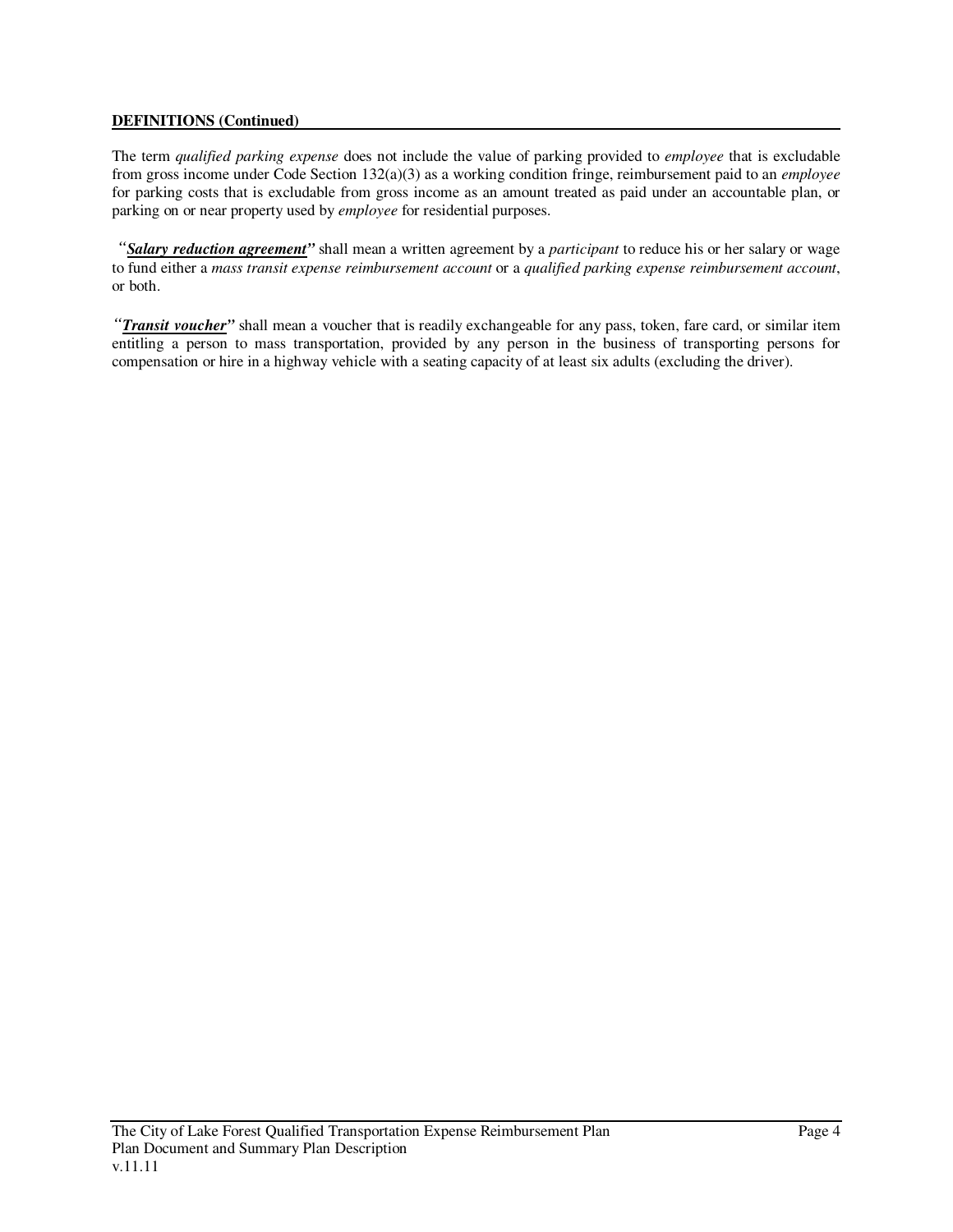# **PARTICIPATION**

### **What programs can I participate in?**

You are eligible to participate in one or both of two expense reimbursement programs under this *Plan* if you are an *eligible employee*. The first is a program for the reimbursement of *mass transit expenses*, and the second is a program for the reimbursement of *qualified parking expenses*.

### **How do I participate?**

In order to become a *participant* in the *Plan*, you must elect to make monthly pre-tax contributions to a *mass transit expense reimbursement account*, a *qualified parking expense reimbursement account*, or both accounts, by completing the proper *salary reduction agreement* and filing the *salary reduction agreement* with the *Plan Administrator* in the time set forth below.

You may enroll for coverage during the *annual enrollment period*. Coverage for *participants* who enroll during the *annual enrollment period* shall become effective on January 1. *Employees* who become eligible during the *plan year* shall be allowed to participate on the first of the month following their hire date and may make their salary reduction election upon becoming eligible.

Your *salary reduction agreement* shall terminate at the end of the *plan year*. You must make an affirmative election for salary reduction for each *plan year*.

#### **Can I revoke my** *salary reduction agreement***?**

You may revoke or amend a *salary reduction agreement* at any time prior to the 5th day of the month proceeding the month in which you wish the change in the *salary reduction agreement* to go into effect.

#### **Termination of Participation**

Participation in this *Plan* terminates upon the first to occur of the following:

- The last day of employment if due to termination of employment during the *plan year*;
- The date the applicable *salary reduction agreement* is revoked; or
- The date the *Plan* is terminated.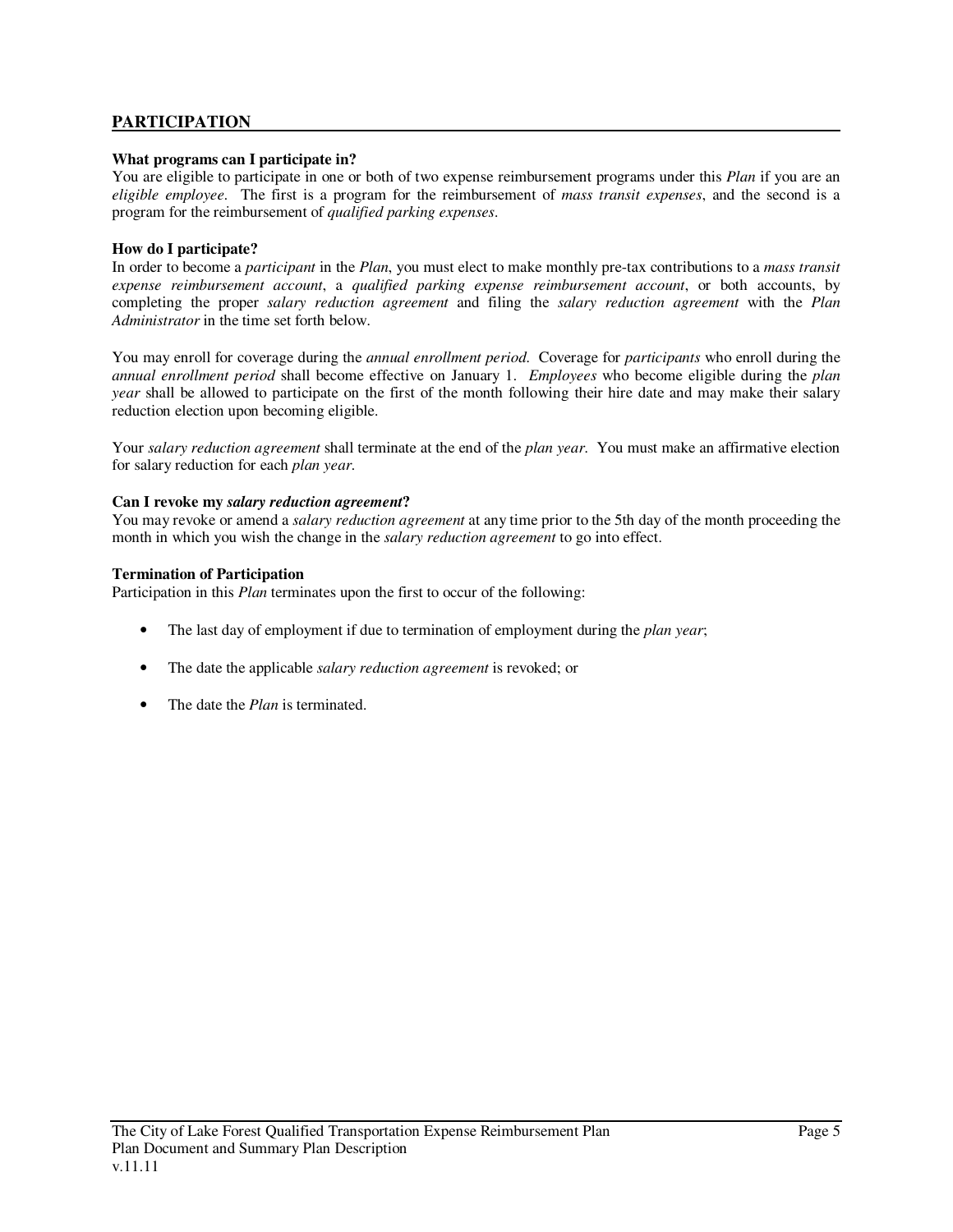## **BENEFITS**

The *Plan* shall reimburse you for *qualified transportation expenses* that you incur. Reimbursement for *qualified transportation expenses* during a *plan year* is limited to the amount directed by you to either a *qualified parking expense reimbursement account* or a *qualified mass transit expense reimbursement account*, or both, under a valid *salary reduction agreement*.

### **What are** *qualified parking expenses***?**

You may elect to participate in a *qualified parking expense reimbursement account* by completing the appropriate *salary reduction agreement*. By participating in the *qualified parking expense reimbursement account*, you are able to pay your monthly parking expenses (up to the maximum allowed by law per month) using pre-tax dollars. In order to be an eligible parking expense, the parking expenses must be *qualified parking expenses*. You must pre-pay your parking expenses, and then, upon substantiation of your parking expenses as provided in the section entitled "Claims Review Procedure," that amount will be reimbursed to you from your *qualified parking expense reimbursement account*. You may be reimbursed up to the current balance in your *qualified parking expense reimbursement account*, but at no time will you be reimbursed more than the maximum allowed by law per month.

#### **What are** *mass transit expenses***?**

You may elect to participate in a *mass transit expense reimbursement account* by completing the appropriate *salary reduction agreement*. By participating in the *mass transit expense reimbursement account*, you are able to pay your monthly *mass transit expenses* using pre-tax dollars.

In the event that a *transit voucher* is not readily available to you, the *participating employer* may provide cash reimbursements for *mass transit expenses*. Such *mass transit expenses* must be substantiated in accordance with the section entitled "Claims Review Procedure." You should contact the *Plan Sponsor* if you believe a *transit voucher*  is not readily available to you.

#### **Can I combine my accounts?**

You may not combine your *qualified parking expense reimbursement account* and your *mass transit expense reimbursement account* into one account; however, if you incur both types of expenses, you may elect to participate in both types of accounts.

#### **How is non-compliance determined?**

In the event that a determination is made that all or any part of the contributions to the *Plan* do not qualify as non-taxable *qualified transportation expenses* under Code § 132(f), the affected contributions made by you shall be treated as salary and, to the extent not yet expended, returned to you. You shall pay:

- Any state or federal income taxes due with respect to such amount, together with any interest or penalties imposed thereon;
- Your share (as determined in good faith by the *participating employer)* of any applicable FICA or FUTA contributions which would have been withheld from such amounts by the *participating employer* had such amounts been treated as salary and not as *qualified transportation expenses*; and
- An amount (as determined in good faith by the *participating employer*) equal to the portion of any applicable penalties and interest payable by the *participating employer* as the result of the failure to withhold and pay such amounts to the appropriate payee allocable to you.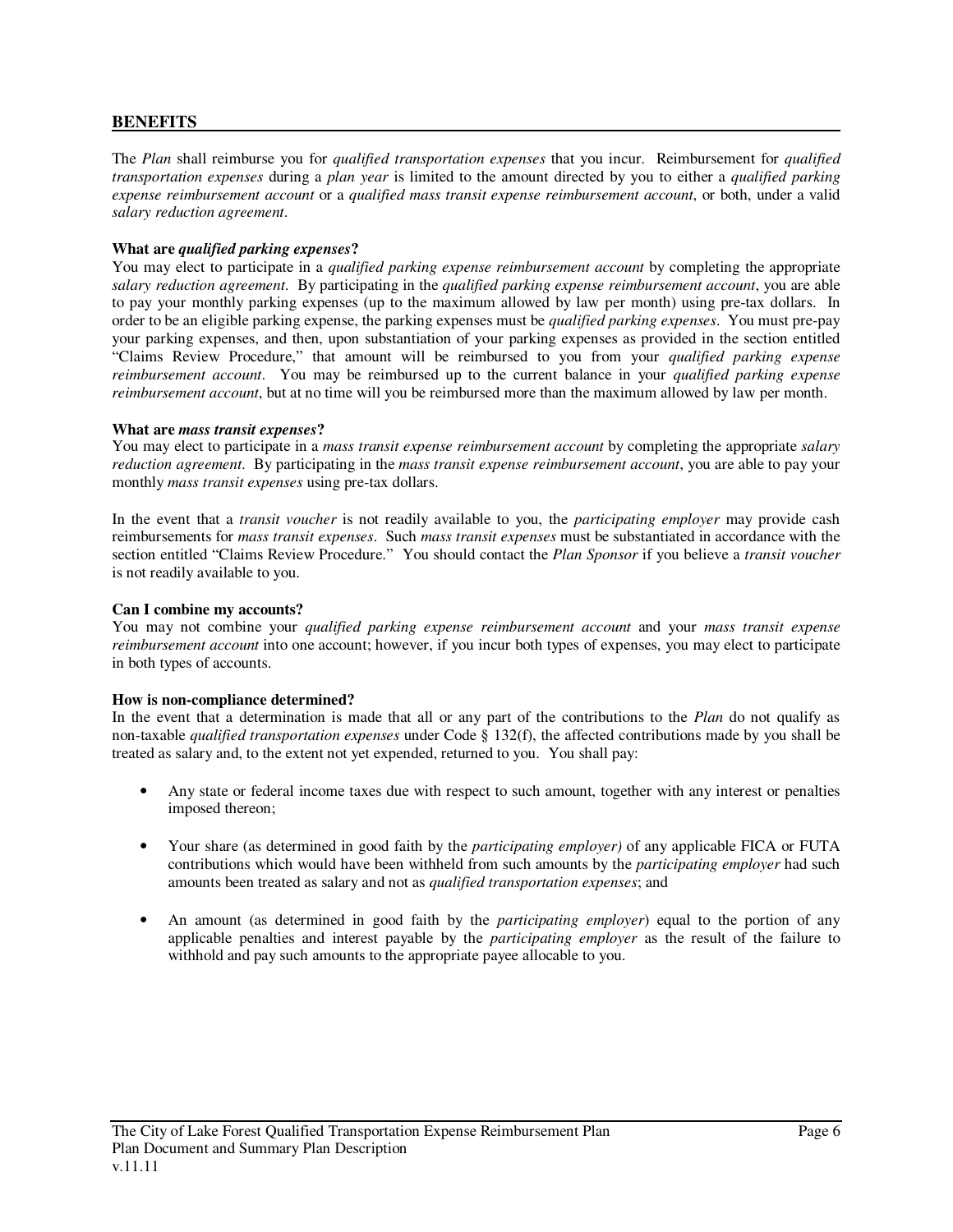## **FUNDING**

### **How is the** *Plan* **funded?**

- Upon the completion of an appropriate *salary reduction agreement*, you elect to reduce your salary or wage for each month in a *plan year* in order to pay certain *qualified transportation expenses*. The salary reduction amount so elected shall be funded pro rata over the number of consecutive pay periods in each month. The salary reduction amount for any one pay period may not exceed the amount of your salary or wage for that period, and, if it does, the amount elected for a pay period shall be reduced by the amount it exceeds your salary or wage for that period.
- *Qualified parking expenses* shall be reimbursed to you up to the current balance in your *qualified parking expense reimbursement account*, but shall not exceed the maximum allowed by law in any month.
- *Mass transit expenses* shall be reimbursed to you up to the current balance in your *mass transit expense reimbursement account*, but shall not exceed the maximum allowed by law in any month.
- The *Plan Administrator* shall establish an individual *qualified parking expense reimbursement account* or a *mass transit expense reimbursement account*, or both, for each *participant* who elects to contribute to such an account and shall credit to each *participant's* account salary reduction amounts elected under this Section.
- The *Plan* shall reimburse you for *qualified transportation expenses* in accordance with the section entitled "Claims Review Procedure."

### **How are funds accounted for?**

The *Plan Administrator* shall maintain complete records of all amounts to be credited as a contribution or debited as a reimbursement of *qualified transportation expenses* on behalf of any *participant*. All contributions hereunder shall be held as part of the general assets of the *participating employer* and no trust fund shall be established and no other segregation or investment of assets shall be made to maintain accounts of contributions under this *Plan*.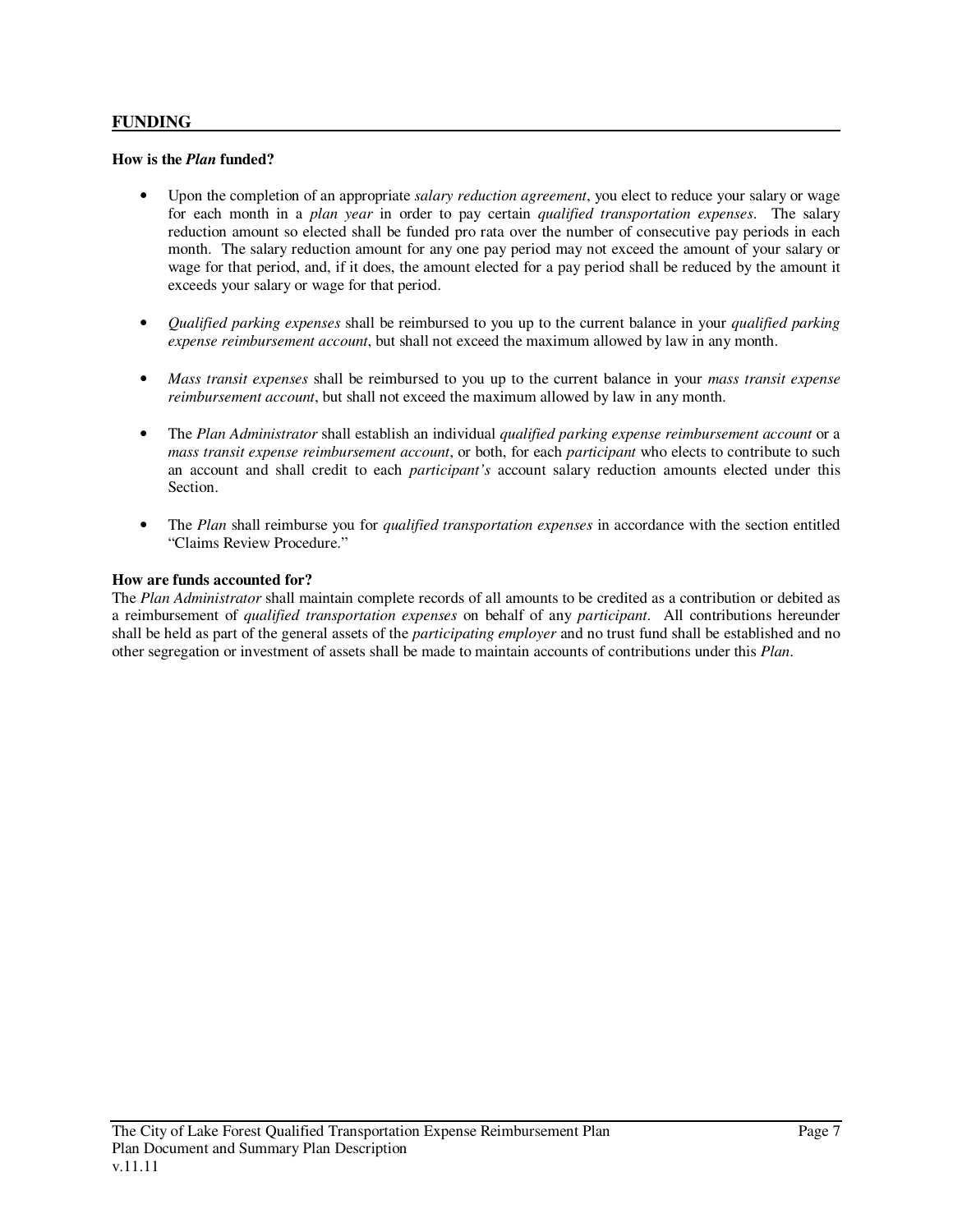# **SALARY REDUCTION ELECTIONS**

### **What is the election period for salary reduction?**

- In order to fund a *qualified transportation expense account* for a *plan year*, you must complete and file with the *Plan Administrator* an appropriate *salary reduction agreement* election form within the applicable election period. Although you are agreeing to a salary reduction on a monthly basis, unless the *salary reduction agreement* is amended or revoked during the *plan year*, such elections will be continued throughout the *plan year*.
- In order to fund a *mass transit expense reimbursement account* for a *plan year*, you must complete and file with the *Plan Administrator* an appropriate *salary reduction agreement* election form within the applicable election period. Although you are agreeing to a salary reduction on a monthly basis, unless the *salary reduction agreement* is amended or revoked during the *plan year*, such elections will be continued throughout the *plan year*.

### **Can I amend my salary reduction elections?**

- Your *salary reduction agreement* election for a *plan year* shall terminate at the end of the p*lan year*. You must make an affirmative election for salary reduction for each *plan year*.
- Termination, revocation, or amendment of salary reduction elections may only be made by you in accordance with the section entitled "Participation."

#### **What if I do not use all of the money that I have set aside for** *qualified transportation expenses***?**

Balances existing in your *qualified parking expense reimbursement account* or *mass transit expense reimbursement account*, or both, at the end of the *plan year* will be carried forward to the next *plan year* and will be available for your use for such expenses, provided that you elect to continue your participation in the *Plan* and complete the appropriate *salary reduction agreement* as provided herein. If at any time you cease to be a *participant* in the *Plan*, the existing balances of your *qualified parking expense reimbursement account* or *mass transit expense reimbursement account*, or both, will not be reimbursed to you, and, rather, shall be forfeited by you to the *Plan Sponsor*.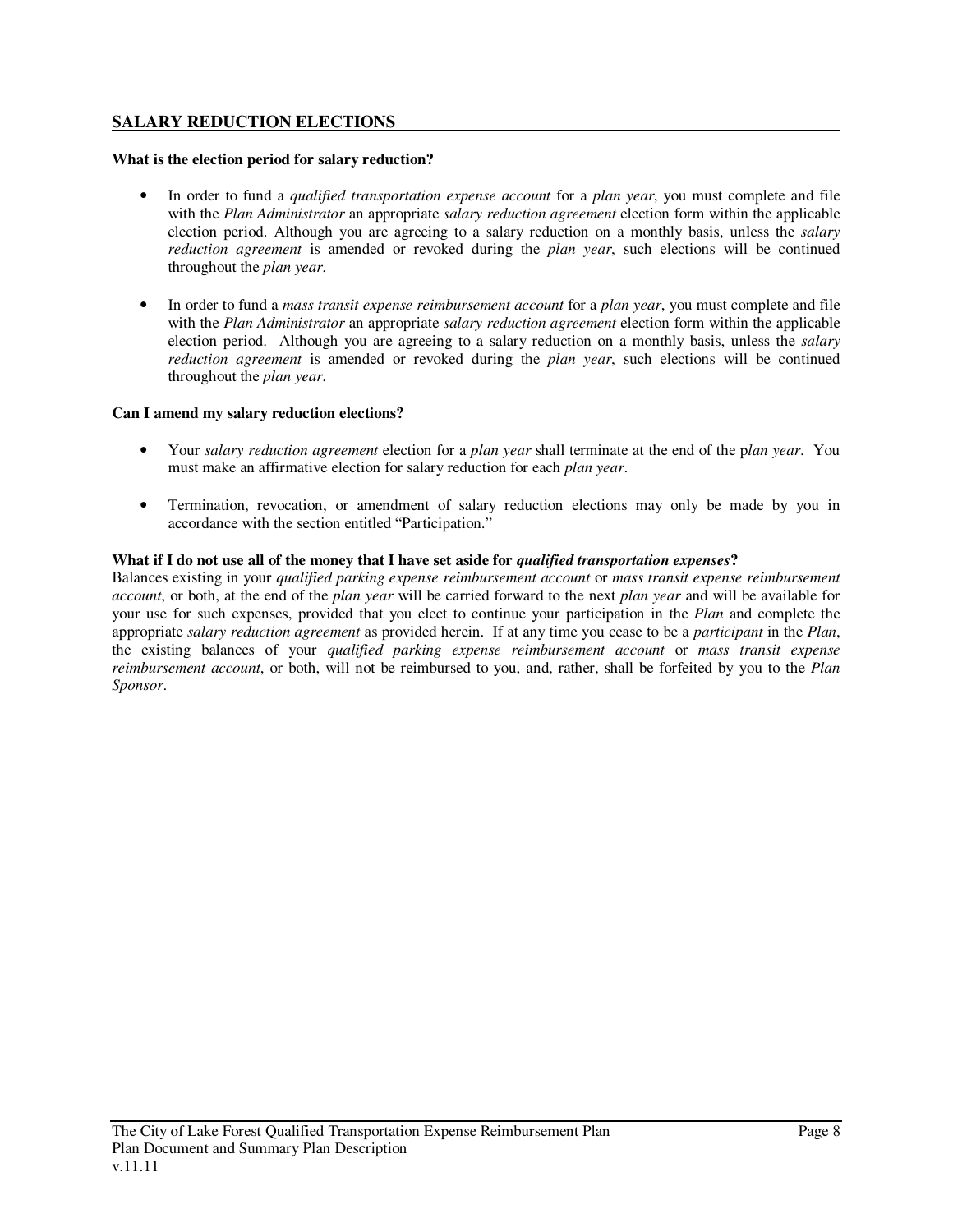# **PAYMENT OF CLAIMS REVIEW PROCEDURE**

### **Who determines whether or not my expenses are** *qualified transportation expenses***?**

After receiving an appropriately submitted claim and the information required under this section, the *Plan Administrator* shall determine whether such expenses are *qualified transportation expenses*. The *Plan Administrator* may delegate the authority to administer claims under the *Plan* to a designated agent.

### **How are claims paid?**

The *Plan* will pay properly submitted claims for reimbursement at such intervals as the *Plan Administrator* may consider appropriate.

#### **Who pays for expenses associated with this** *Plan***?**

All administrative expenses incurred prior to the termination of the *Plan* that arise in connection with the administration of the *Plan* shall be paid by the *Plan Sponsor*.

#### **How am I reimbursed for** *qualified transportation expenses***?**

- You must submit a properly completed claim for *qualified parking expenses* to the *Plan Administrator* along with written evidence identifying the type of expense, the location of the parking facilities (if applicable), the amount of such expense, the date(s) of service and such other information as the *Plan Administrator* may find necessary. In order to properly substantiate an expense, you must supply evidence that you have incurred the expense such as a receipt or a used transit card, if possible. Further, you must certify that the expense incurred was a *qualified transportation expense*.
- The *Plan Administrator* reserves the right to verify to its satisfaction all claimed expenses prior to reimbursement and to refuse to reimburse any amounts which are not *qualified transportation expenses*.
- All claims for reimbursement must be submitted not later than 180 days after the *qualified parking expense* was incurred but no more than 90 days following the end of the plan year.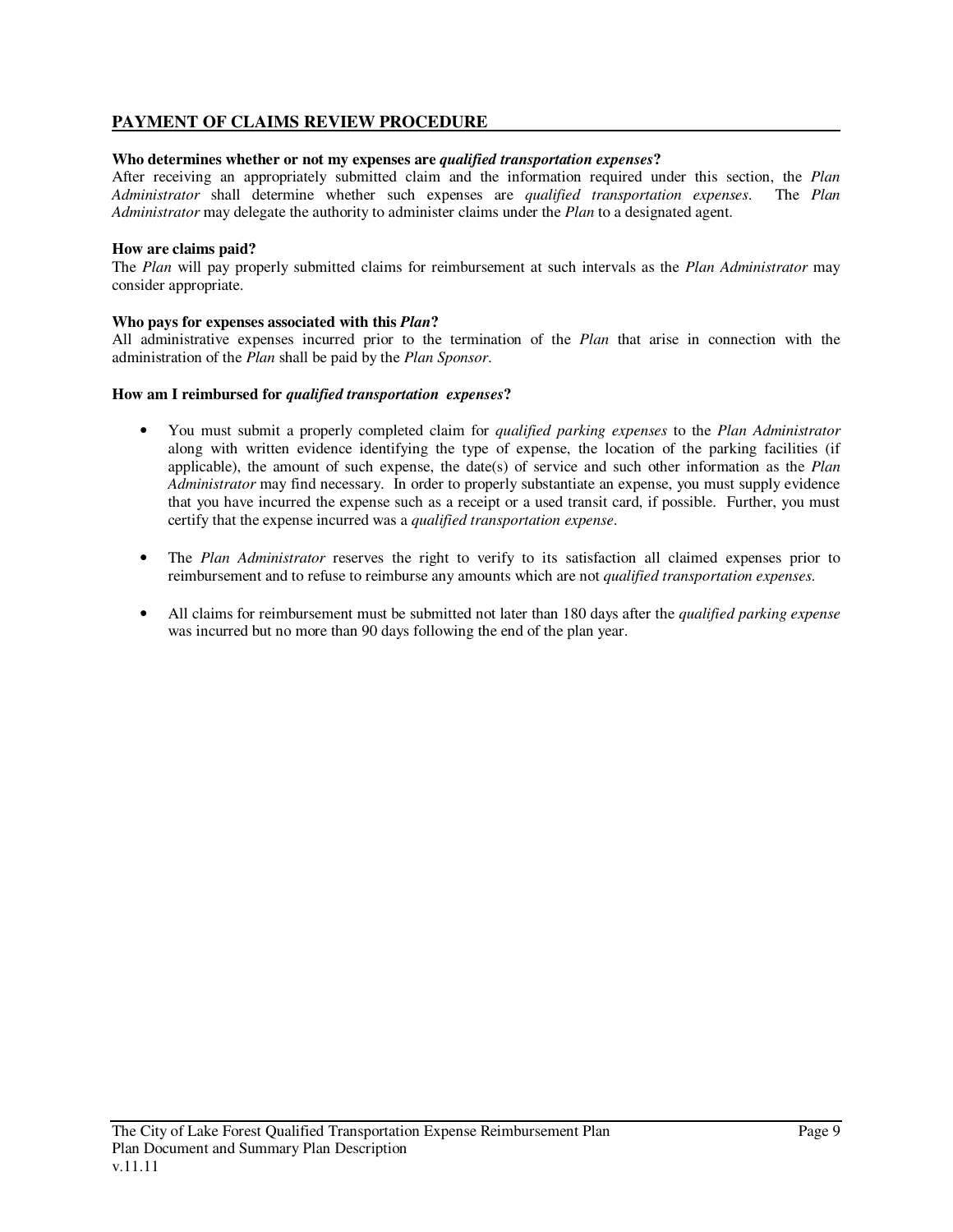# **PLAN ADMINISTRATION**

### **Who has the authority to make decisions in connection with the** *Plan***?**

The *Plan* is administered by the *Plan Administrator* in accordance with the provisions of Code §132(f). An individual or entity may be appointed by the *Plan Sponsor* to be *Plan Administrator* and serve at the convenience of the *Plan Sponsor*. If the *Plan Administrator* resigns, dies, is otherwise unable to perform, is dissolved or is removed from the position, the *Plan Sponsor* shall appoint a new *Plan Administrator* as soon as reasonably possible.

The *Plan Administrator* shall administer this *Plan* in accordance with its terms and establish its policies, interpretations, practices and procedures. It is the express intent of this *Plan* that the *Plan Administrator* shall have maximum legal discretionary authority to construe and interpret the terms and provisions of the *Plan*, to make determinations regarding issues which relate to eligibility for benefits, to decide disputes which may arise relative to a *participant's* rights, and to decide questions of *Plan* interpretation and those of fact relating to the *Plan*. The decisions of the *Plan Administrator* as to the facts related to any claim for benefits and the meaning and intent of any provision of the *Plan*, or its application to any claim, shall receive the maximum deference provided by law and will be final and binding on all interested parties. Benefits under this *Plan* will be paid only if the *Plan Administrator* decides, in its discretion, that the *participant* is entitled to them.

### **What are the duties of the** *Plan Administrator***?**

The duties of the *Plan Administrator* include the following:

- Administering the *Plan* in accordance with its terms;
- Determining all questions of eligibility, status and coverage under the *Plan*;
- Interpreting the *Plan*, including the authority to construe possible ambiguities, inconsistencies, omissions and disputed terms;
- Making factual findings;
- Deciding disputes which may arise relative to a *participant's* rights;
- Prescribing procedures for filing a claim for benefits, to review claim denials and appeals relating to them and to uphold or reverse such denials;
- Keeping and maintaining the *plan documents* and all other records pertaining to the *Plan*;
- Delegating to any person or entity such powers, duties and responsibilities as it deems appropriate; and
- Performing each and every function necessary for or related to the *Plan's* administration.

### **Can the** *Plan* **be amended and/or terminated?**

The *Plan Sponsor* expects to maintain this *Plan* indefinitely; however, as the settlor of the *Plan*, the *Plan Sponsor*, through its directors and officers, may, in its sole discretion, at any time, amend, suspend or terminate the *Plan* in whole or in part. This includes amending the benefits under the *Plan*.

Any such amendment, suspension or termination shall be enacted, if the *Plan Sponsor* is a corporation, by resolution of the *Plan Sponsor's* directors and officers, which shall be acted upon as provided in the *Plan Sponsor's* Articles of Incorporation or Bylaws, as applicable, and in accordance with applicable federal and state law. In the event that the *Plan Sponsor* is a different type of entity, then such amendment, suspension, or termination shall be taken and enacted in accordance with applicable federal and state law and any applicable governing documents. In the event that the *Plan Sponsor* is a sole proprietorship, then such action shall be taken by the sole proprietor, in his own discretion.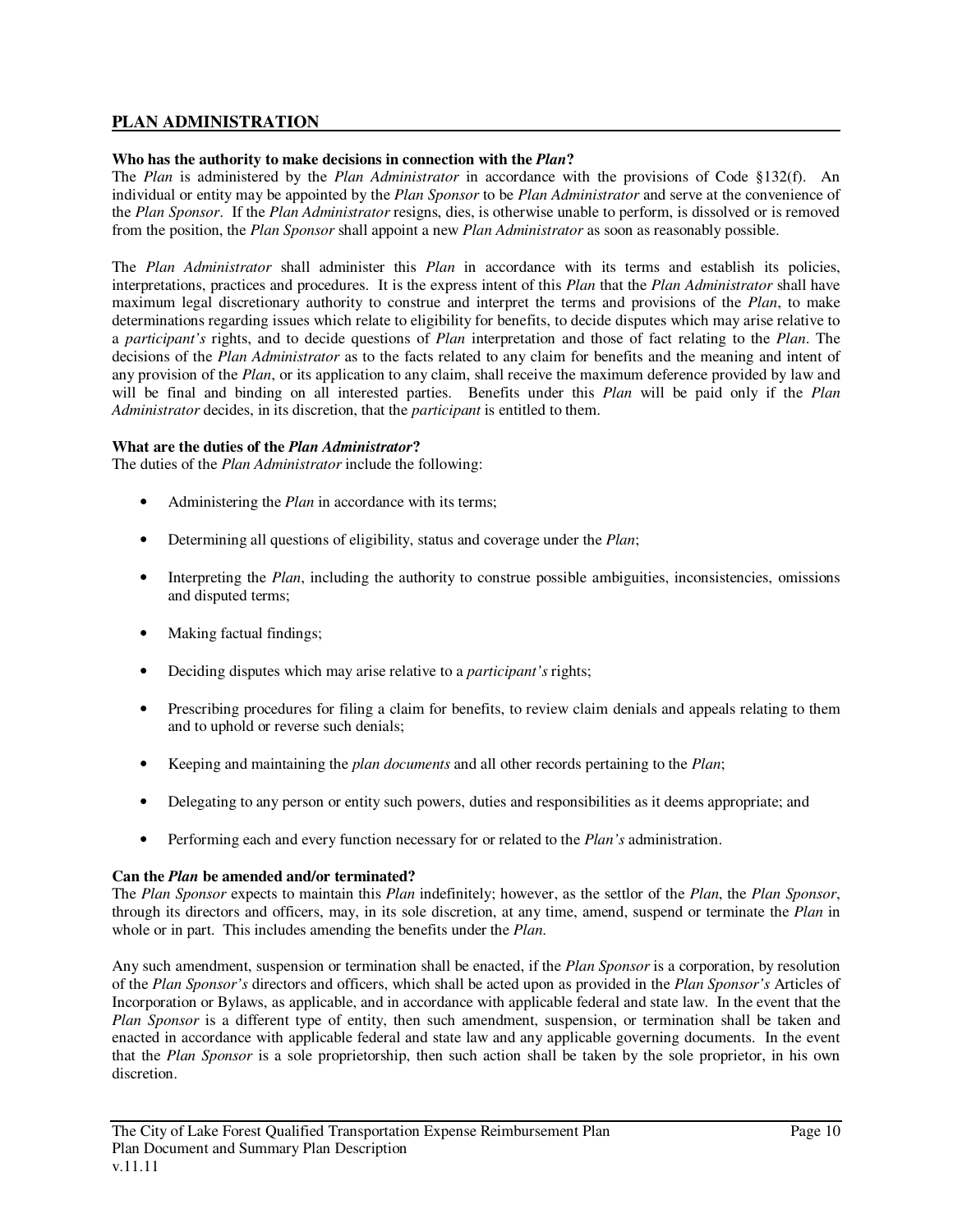# **PLAN ADMINISTRATION (Continued)**

If the *Plan* is terminated, the rights of the *participants* are limited to expenses incurred before termination. All amendments to this *Plan* shall become effective as of a date established by the *Plan Sponsor*.

### **Are there other additional operating rules?**

A *participant's* salary reduction amount will not be subject to federal income tax withholding or to applicable Social Security (FICA or FUTA) tax withholding. Salary reduction amounts will not be subject to any state income tax withholding unless otherwise prohibited by applicable state law.

Salary reduction amounts under this *Plan* shall not reduce salary or wage for purposes of any other employer-sponsored employee benefit programs unless the provisions of those programs otherwise provide.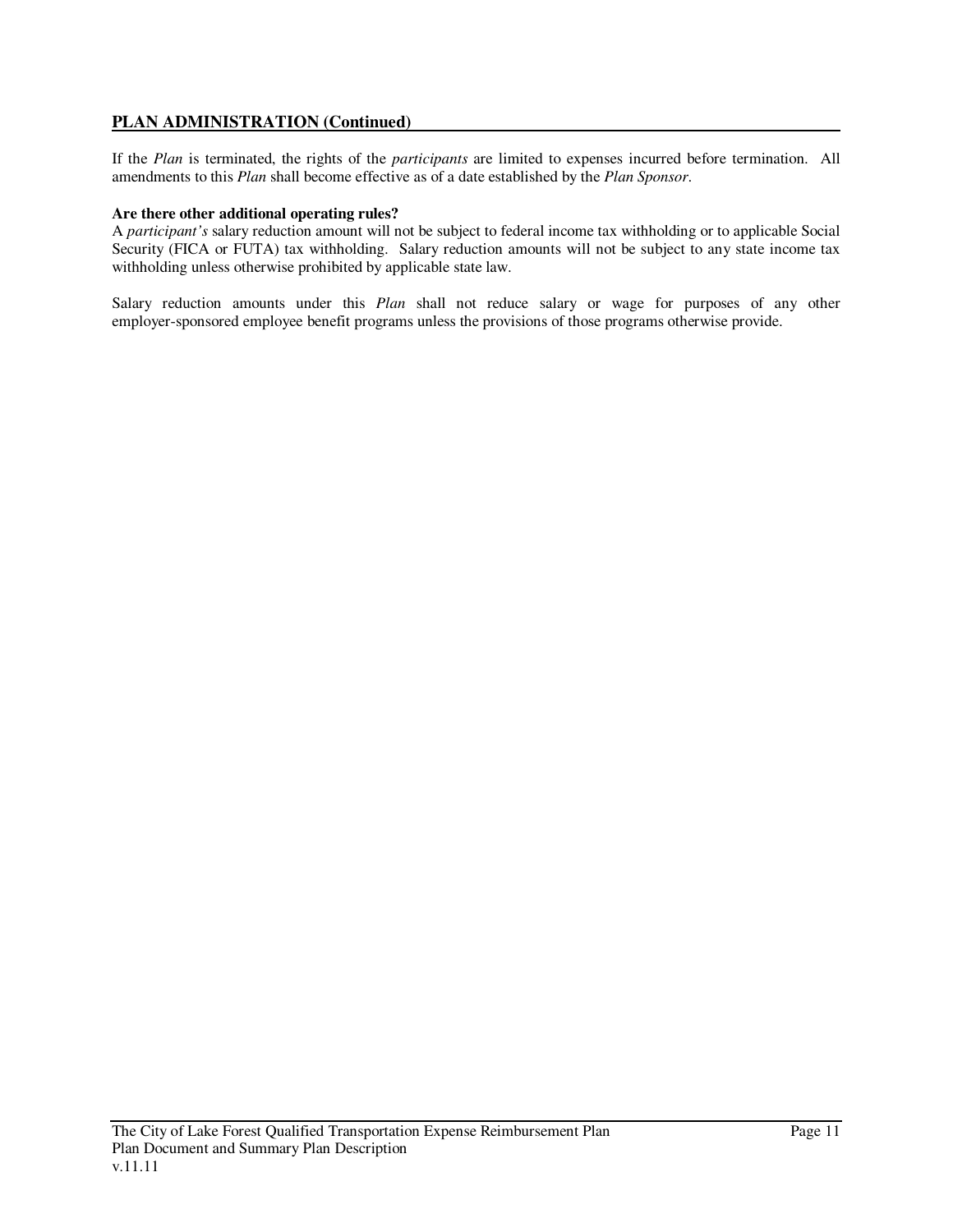# **MISCELLANEOUS INFORMATION**

### **Does this** *Plan* **provide me with any additional rights?**

Nothing contained in the *Plan* shall give any *employee* the right to be retained in the employment of any *participating employer* or affect the right of the *participating employer* to dismiss any *employee*.

### **Are benefits under this** *Plan* **subject to alienation?**

No benefit under the *Plan* is subject to anticipation, alienation, sale, transfer, assignment, pledge, encumbrance, or charge, and any attempt to do is void.

### **What if the** *Plan* **makes an error?**

Clerical errors made on the records of the *Plan* and delays in making entries on such records shall not invalidate coverage nor cause coverage to be in force or to continue in force. Rather, the *effective dates* of coverage shall be determined solely in accordance with the provisions of this *Plan* regardless of whether any contributions with respect to *participants* have been made or have failed to be made because of such errors or delays. Upon discovery of any such error or delay, an equitable adjustment of any such contributions will be made.

### **Are certain forms required under this** *Plan***?**

All communications in connection with the *Plan* made by a *participant* are effective only when duly executed on forms provided by and filed with the *Plan Administrator*.

### **Will the** *Plan* **conform with applicable laws?**

This *Plan* shall be deemed to automatically be amended to conform as required by any applicable law, regulation or the order or judgment of a court of competent jurisdiction governing provisions of this *Plan*, including, but not limited to, stated maximums, exclusions, or limitations. In the event that any law, regulation or the order or judgment of a court of competent jurisdiction causes the *Plan Administrator* to pay claims which are otherwise limited or excluded under this *Plan*, such payments will be considered as being in accordance with the terms of this *plan document*. The provisions of this *Plan* shall be construed, administered, and enforced according to applicable Federal law and the laws of the State of Indiana.

### **What constitutes a fraudulent claim?**

The following actions by any *participant*, or a *participant's* knowledge of such actions being taken by another, constitute fraud and will result in immediate termination of all *participant's* coverage and participation under this *Plan*:

- Attempting to submit a claim for expenses incurred by someone other than the *participant*;
- Attempting to submit a claim for expenses that are not *qualified transportation expenses*;
- Providing false or misleading information in connection with enrollment in the *Plan*; or
- Providing any false or misleading information to the *Plan*.

### **When must legal actions be filed?**

No action at law or in equity shall be instituted to recover under this *Plan* prior to the expiration of 90 days after a claim for benefits has been filed in accordance with the requirements of this *Plan*. Any action with respect to a fiduciary's breach of any responsibility, duty, or obligation hereunder must be brought within one year after the expenses were incurred.